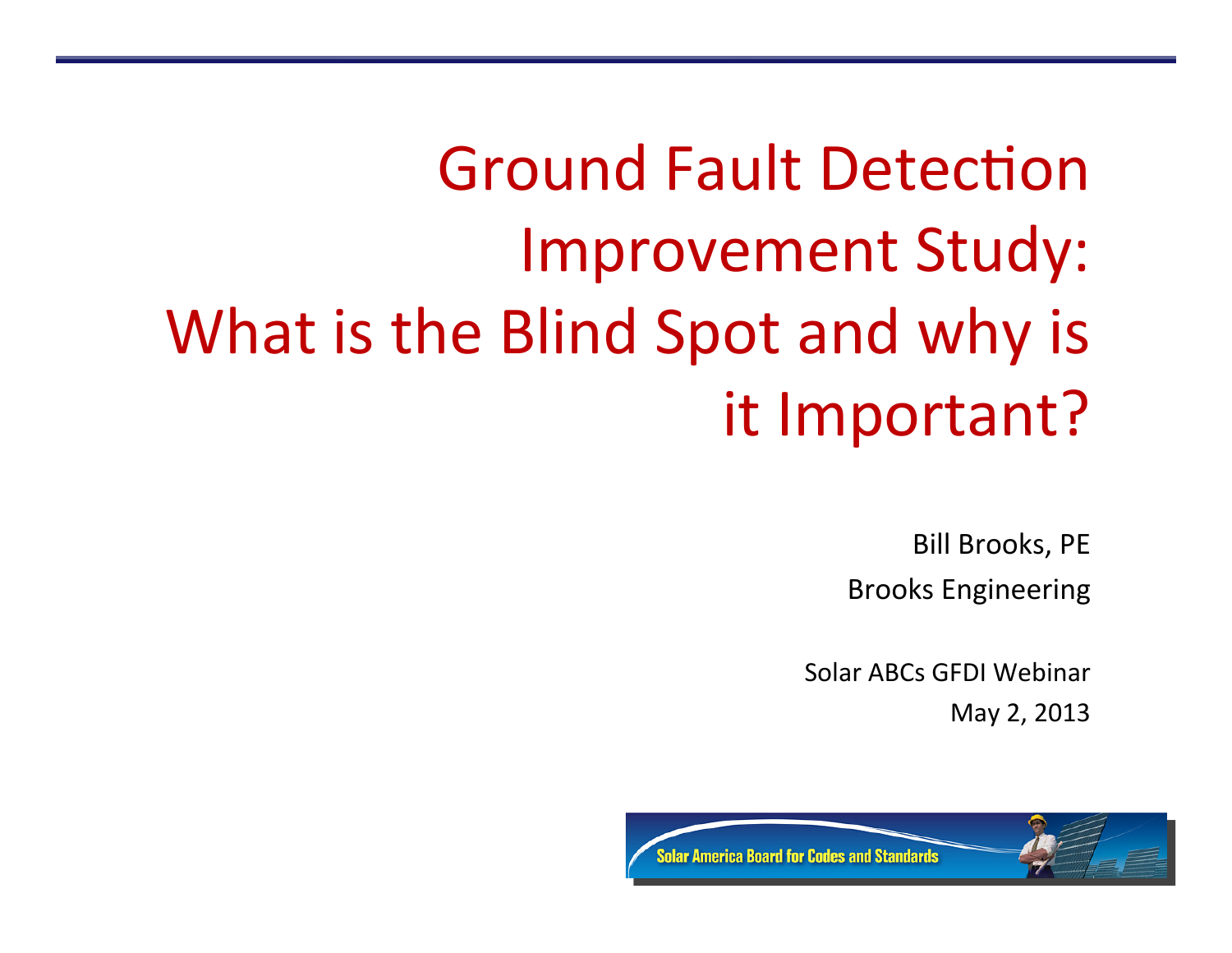#### **Ground Fault Study** 2

## What is the Blind Spot and why is it Important?

- The knowledge that a blind spot exists is now reasonably well known.
- What is not known is the likelihood it will be a problem and what to do about it.
- This project and report attempts to answer those questions in a way that the designer, installer, and owner can decide how to move forward.

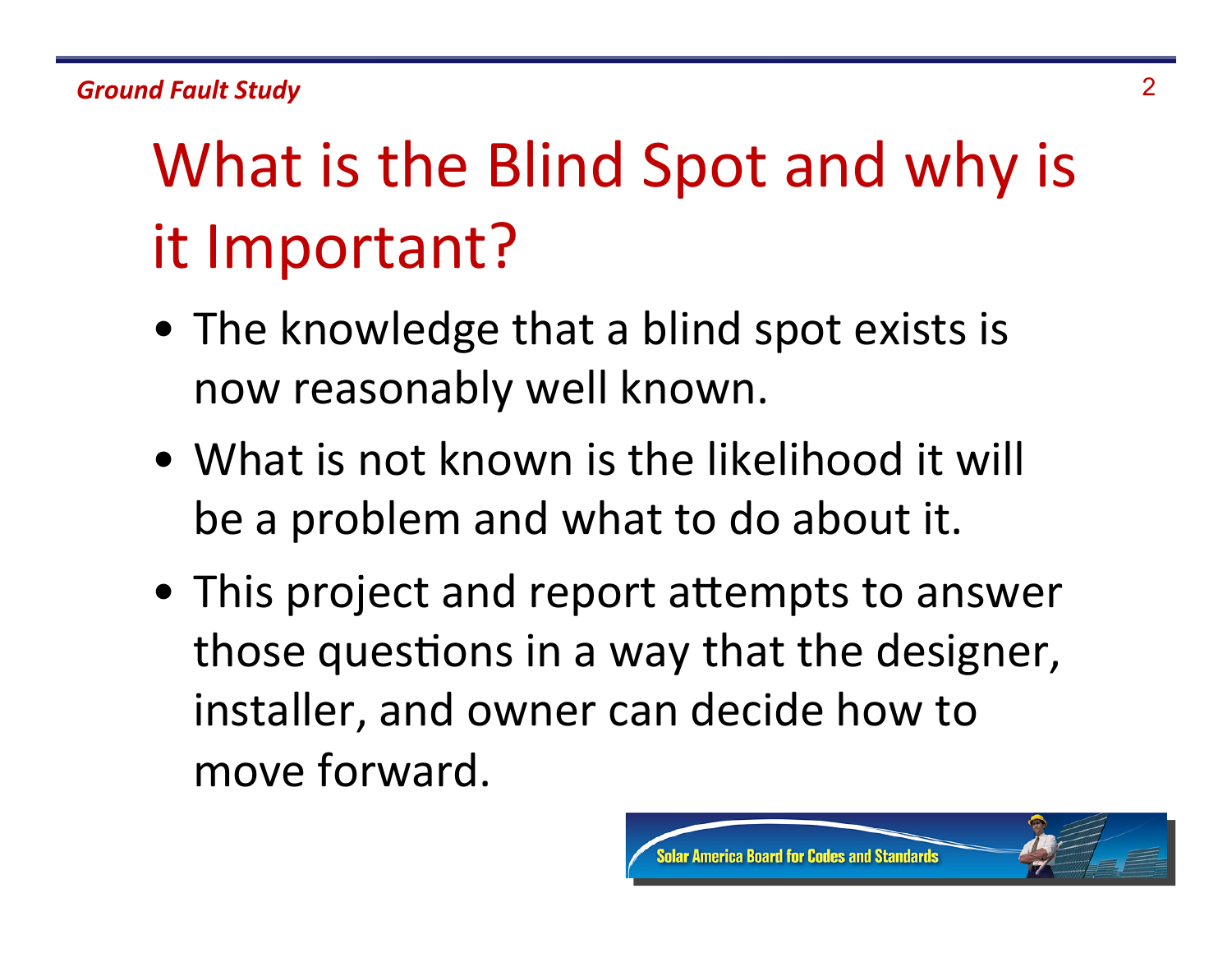## Purpose of Research Project

- Investigate the likelihood of undetected "blind spot" faults
- Demonstrate and characterize the fault current detection "blind spot" in several large, fielded PV inverters
- Measure the impedance of array wiring and the equipment grounding conductors in large, fielded PV systems
- Develop accurate simulation models of arrays and systems with high and low impedance faults

**Imerica Board for Codes and Standards** 

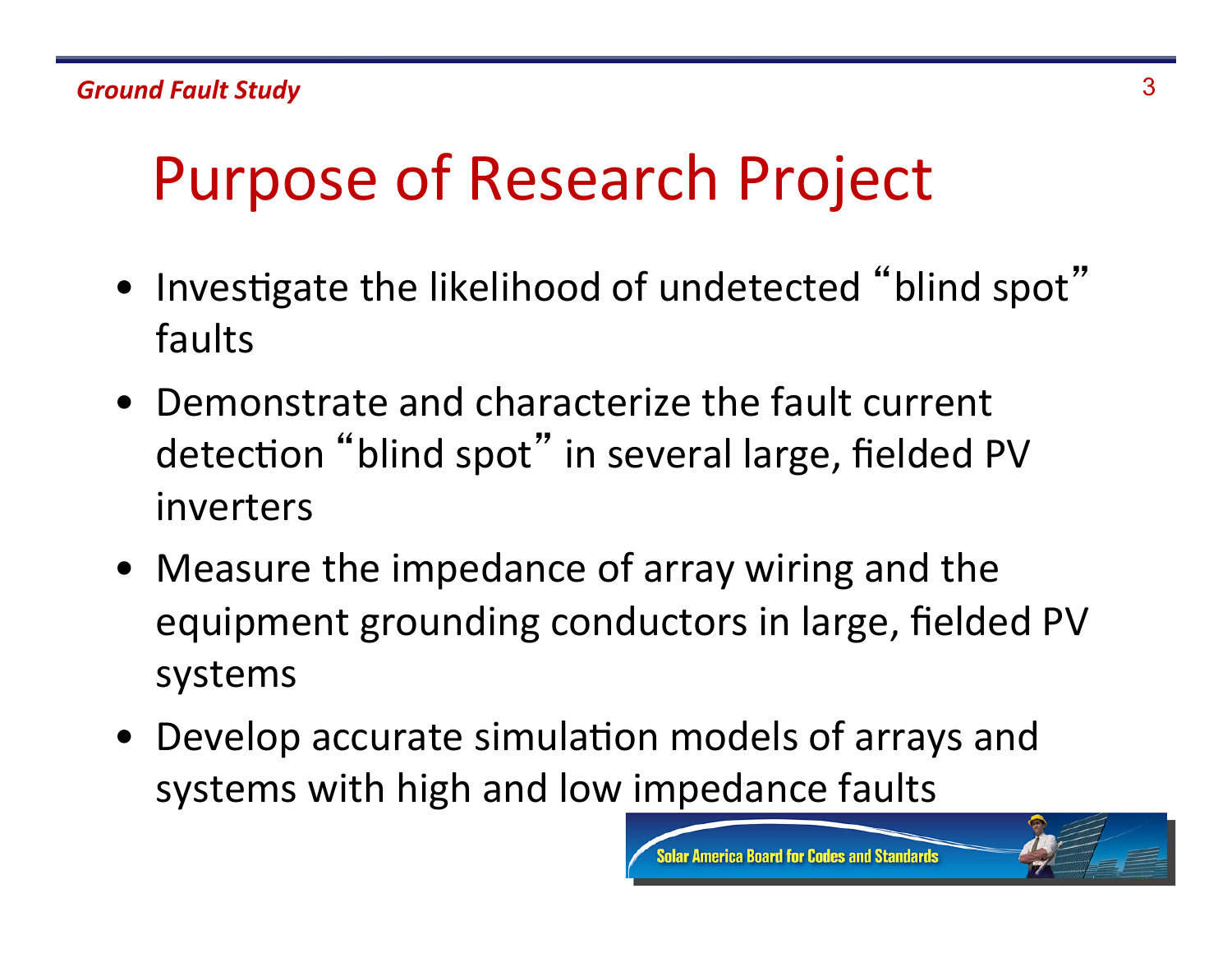## Purpose of Research Project

- Analyze the ground fault detection capabilities of three different PV system types installed in US residential, commercial and utility-scale PV installations
- Provide recommendations for: operational procedures that can reduce the risk of fire, and retrofit actions that can be taken to increase the sensitivity of electronic ground fault detection

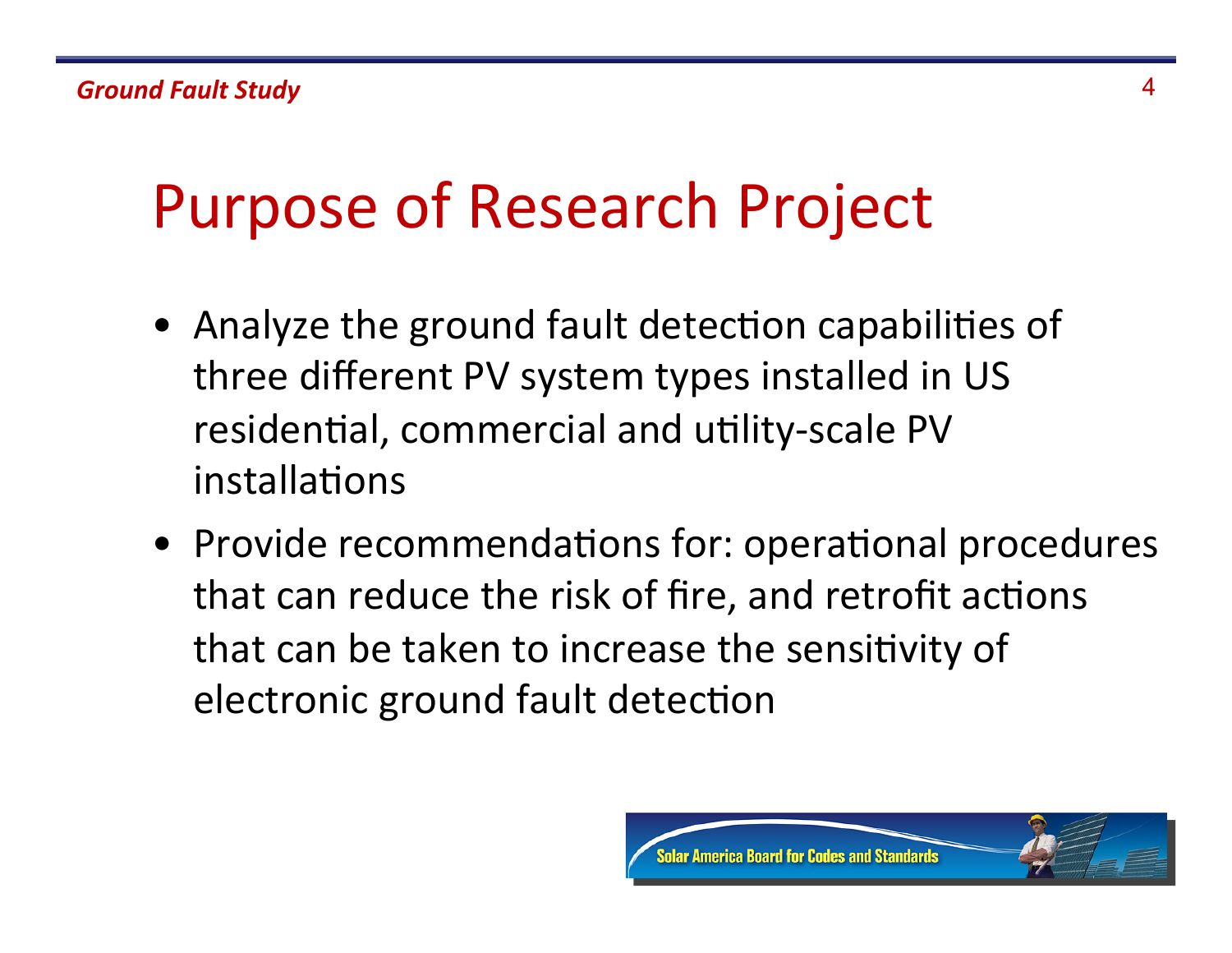**Ground Fault Study** 5

## Example Blindspot Scenario (Bakersfield)